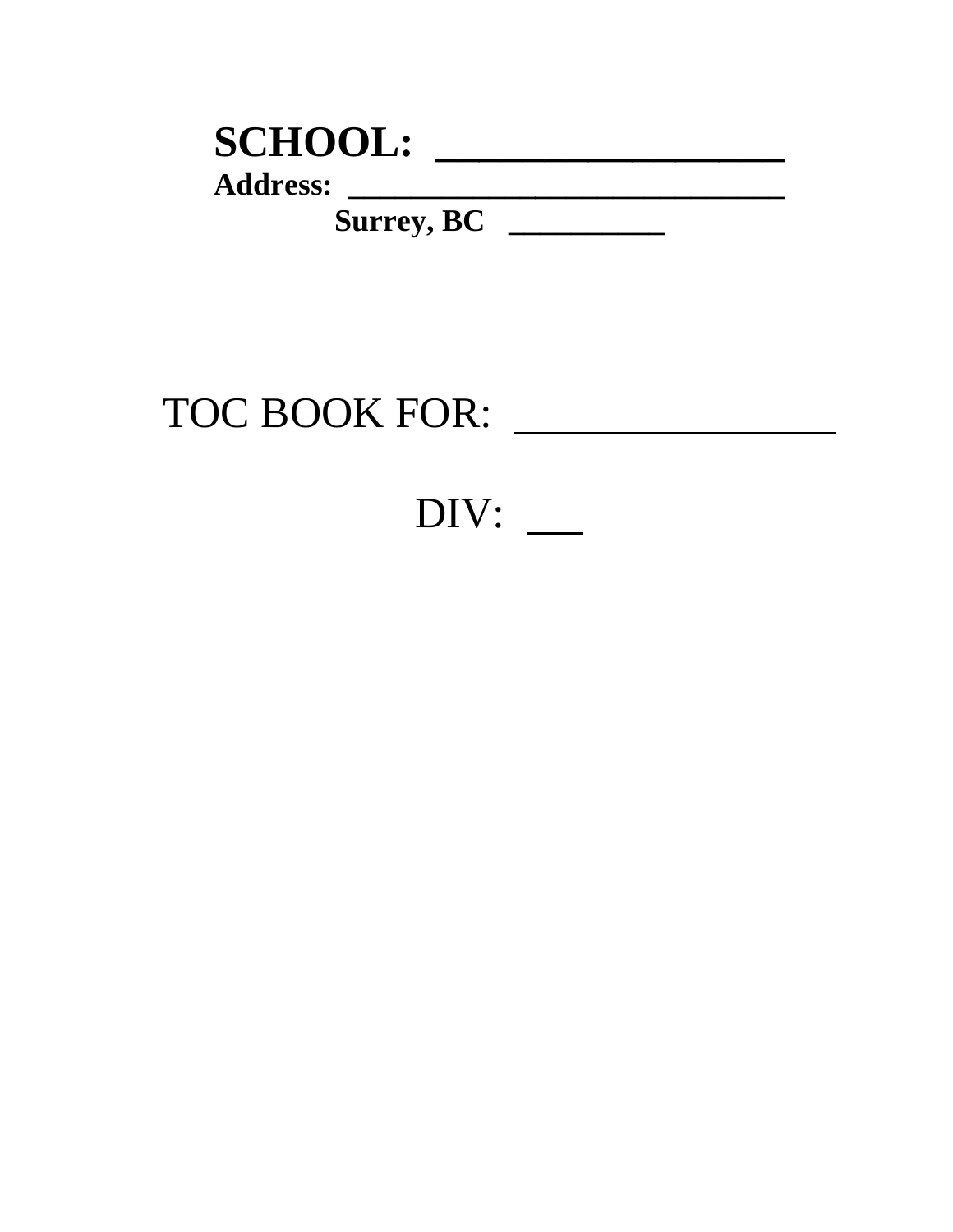**Welcome to \_\_\_\_\_\_\_\_\_\_\_\_\_\_\_\_\_\_\_\_\_\_\_\_\_\_ Elementary**

## **Teacher-On-Call Daily Reminder**

Please take a few minutes to familiarize yourself with this package. Return it to the office at the end of the day.

### **Morning**

**Have I...** 

- signed my name in the sign-in book and checked for any notes pertaining to the day?
- picked up the attendance folder from the Teacher's mailbox, initialled the appropriate column after marking absentees and sent the folder to the office by a chosen student runner. Attendance is taken morning and afternoon.

## **Afternoon**

#### **Did I . . . .**

- pick up the attendance folder, initialled the appropriate column after marking absentees and send the folder to the office ?
- plan for next day's lessons?
- mark student work?
- leave a note for the teacher regarding what was taught, tested, and assigned?
- leave a note for the teacher on successes, areas of concern and communications with parents/staff/principal?
- leave an orderly classroom?

### **We hope you have a successful and enjoyable day.**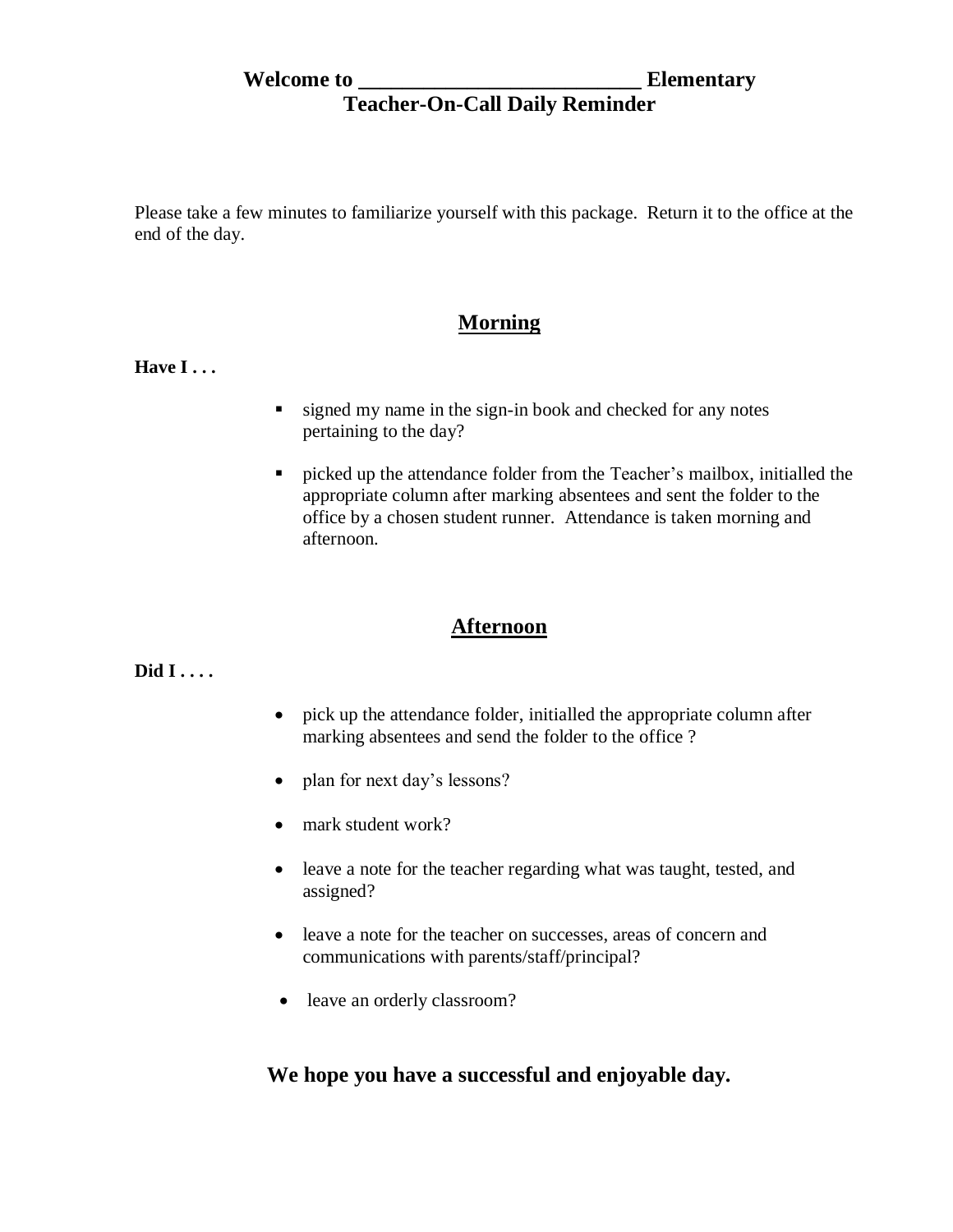| <b>Ementary</b> |  |
|-----------------|--|
|                 |  |

 $20$  –  $20$  –

| <b>Division:</b> | Instructors: |
|------------------|--------------|
|------------------|--------------|

## **CLASSROOM STUDENTS WITH MEDICAL PROBLEMS**

| <b>STUDENT</b> | <b>MEDICAL</b><br><b>PROBLEM</b> | <b>CARE PLAN</b> | <b>MEDICATION</b> |
|----------------|----------------------------------|------------------|-------------------|
|                |                                  |                  |                   |
|                |                                  |                  |                   |
|                |                                  |                  |                   |
|                |                                  |                  |                   |
|                |                                  |                  |                   |
|                |                                  |                  |                   |
|                |                                  |                  |                   |
|                |                                  |                  |                   |
|                |                                  |                  |                   |
|                |                                  |                  |                   |
|                |                                  |                  |                   |
|                |                                  |                  |                   |
|                |                                  |                  |                   |
|                |                                  |                  |                   |
|                |                                  |                  |                   |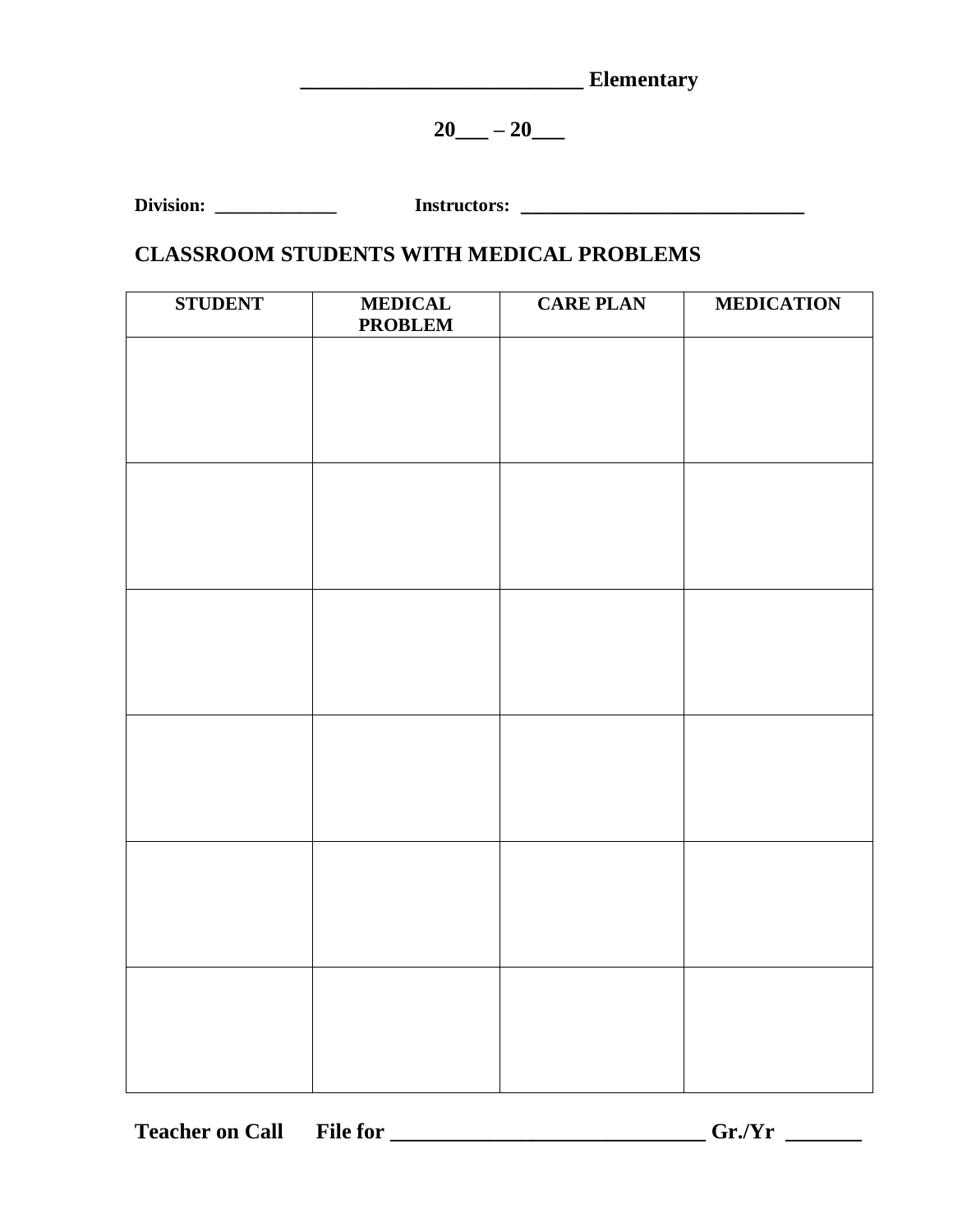# **Classroom Procedures and Routines p.1**

| <b>Bells and Class Times:</b>         | <b>Homeroom and Opening Procedures:</b> |
|---------------------------------------|-----------------------------------------|
| <b>Washroom and Drink Procedures:</b> | Duty Days, Times & Responsibilities:    |
|                                       |                                         |
| <b>Library Routines:</b>              | <b>Emergency Evacuation Procedures:</b> |

 **Pets and Plants:** Pets and Plants:

 **Students with health or behaviour concerns:**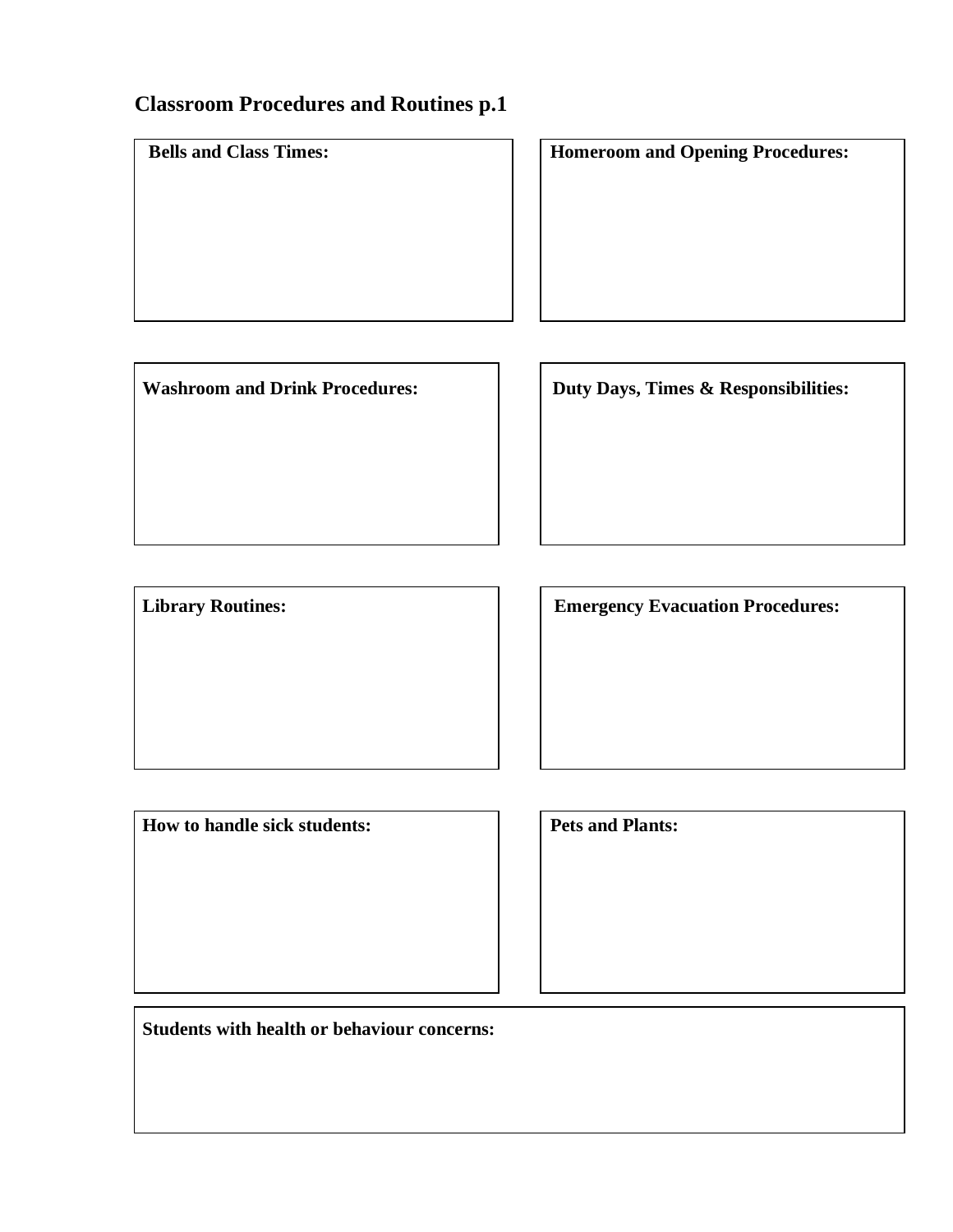# **Classroom Procedures and Routines p. 2**

| <b>Lock-up Procedures:</b> |                       | <b>Lunch Routines:</b>         |
|----------------------------|-----------------------|--------------------------------|
| Gym times:                 | <b>My Prep Times:</b> | <b>Additional Information:</b> |

# **Day Plans**



| <b>Back-up Activities:</b> |
|----------------------------|
|                            |
|                            |
|                            |
|                            |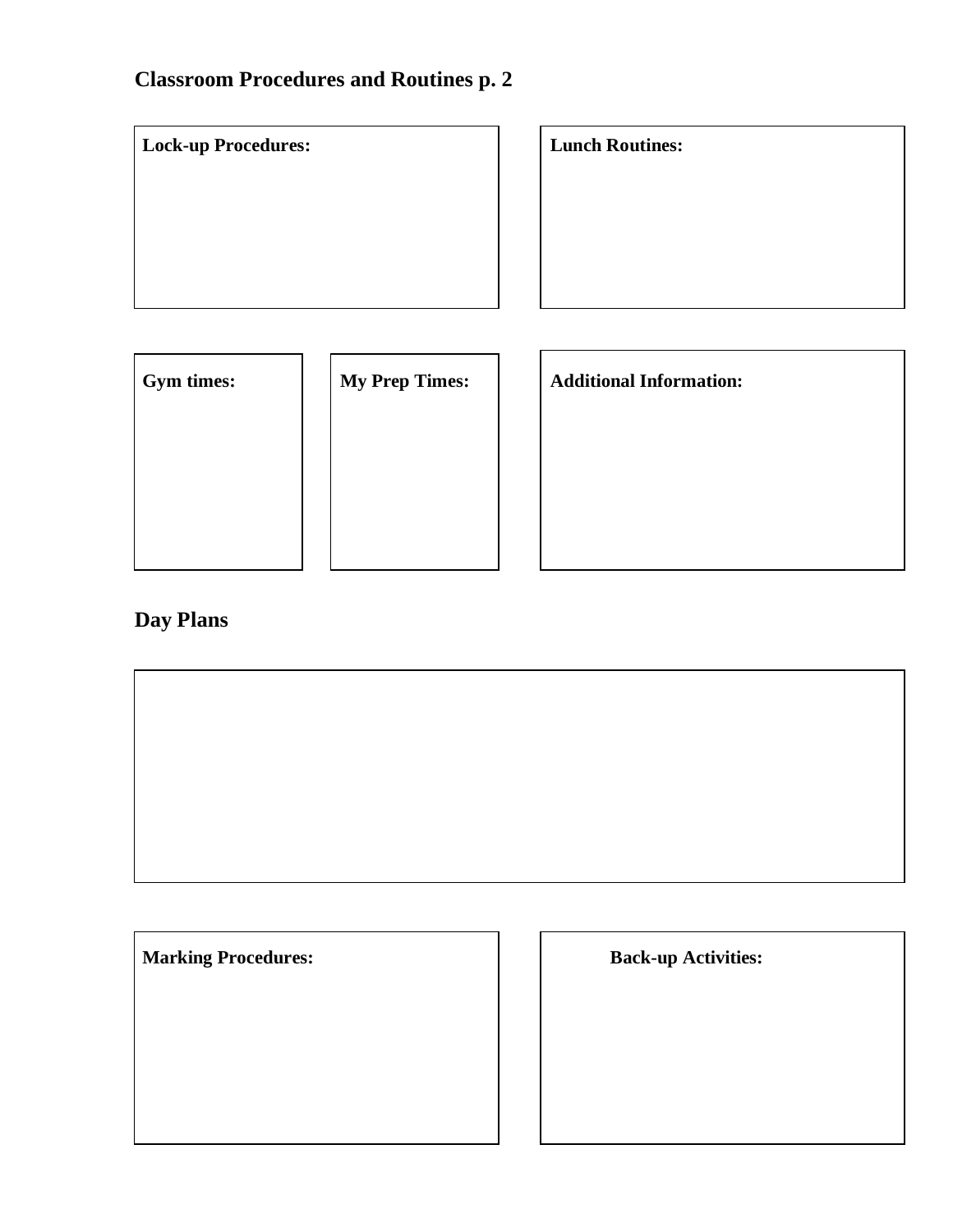# **Student Information**

Students who may leave the classroom during the day to receive counselling, learning support, or other types of assistance:

| <b>Student</b> | Day(s) | <b>Time</b> | <b>Reason</b> |
|----------------|--------|-------------|---------------|
|                |        |             |               |
|                |        |             |               |
|                |        |             |               |
|                |        |             |               |
|                |        |             |               |
|                |        |             |               |
|                |        |             |               |
|                |        |             |               |
|                |        |             |               |

Students who often need extra in-class help are:

| <b>Student</b> | Needs help with |
|----------------|-----------------|
|                |                 |
|                |                 |
|                |                 |
|                |                 |
|                |                 |
|                |                 |
|                |                 |
|                |                 |
|                |                 |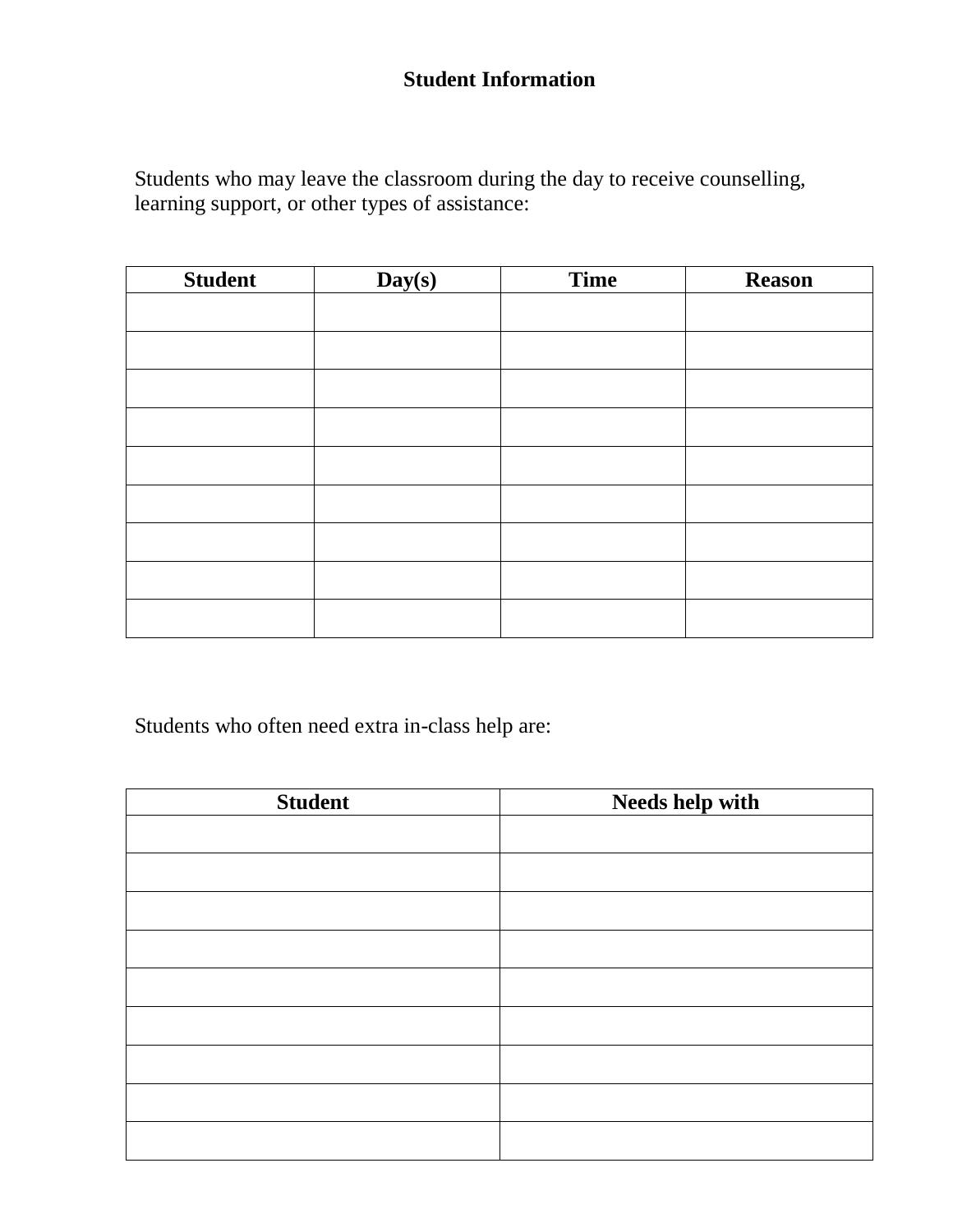Classroom Rules and Policies:

How to handle minor behaviour problems:

How to handle serious behaviour problems:

Areas of the classroom that are off-limits to staff member to go to for help (they are to students (\*means with your permission to students (\*means with your permission only):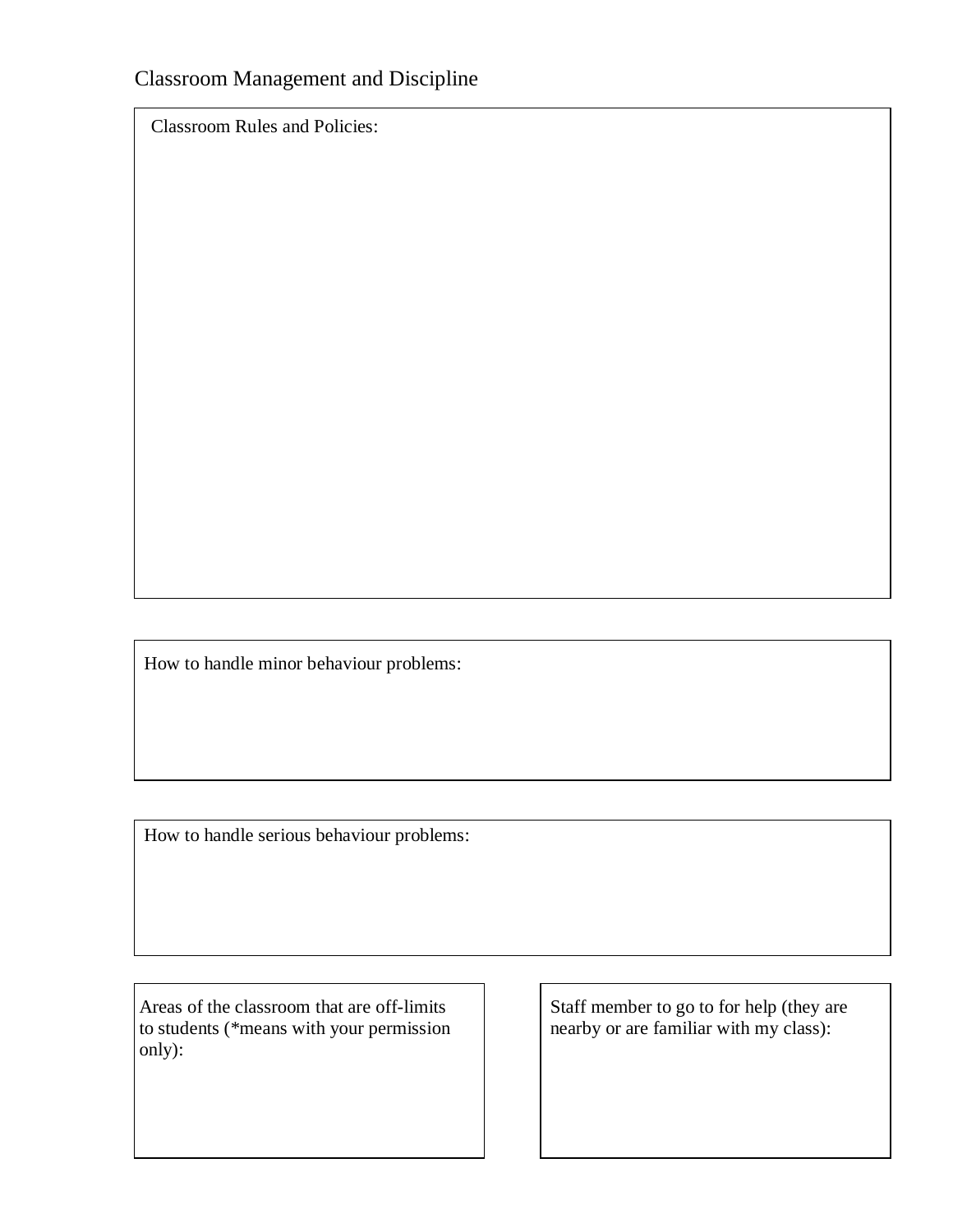| <b>ELEMENTARY</b> |
|-------------------|
|-------------------|

 $\mathcal{L}_\text{max}$ 

Surrey, B.C. \_\_\_\_\_\_\_\_\_\_\_

Phone: \_\_\_\_\_\_\_\_\_\_\_\_\_\_ Fax: \_\_\_\_\_\_\_\_\_\_\_\_\_\_\_\_\_\_

Office Hours: \_\_\_\_\_\_\_\_ a.m. – \_\_\_\_\_\_\_\_ p.m. Monday to Friday

# **BELL SCHEDULE**

*\*

| am | <b>Warning Bell</b>             |
|----|---------------------------------|
| am | <b>Class Begins</b>             |
| am | <b>Recess</b>                   |
| am | <b>Classes Resume</b>           |
| am | <b>Eating Time</b>              |
| am | <b>Play Time</b>                |
| pm | <b>Afternoon Session Begins</b> |
|    | <b>Dismissal</b>                |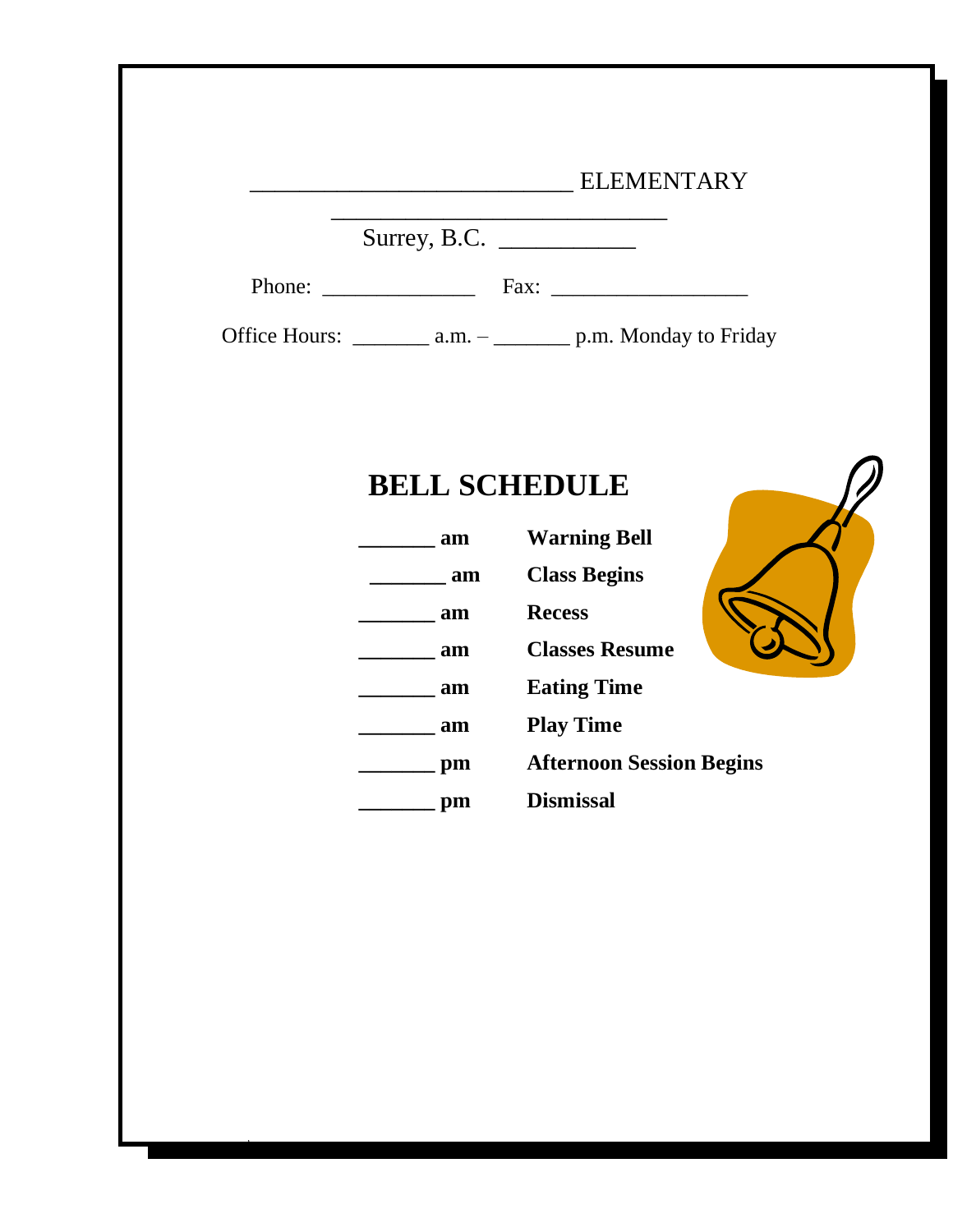# **TIMETABLE**

**School: \_\_\_\_\_\_\_\_\_\_\_\_\_\_\_\_\_\_\_\_\_\_\_\_\_\_\_\_\_ Courier # \_\_\_\_\_ Teacher: \_\_\_\_\_\_\_\_\_\_\_\_\_\_\_**

**School Phone #: 604-\_\_\_\_\_\_\_\_\_\_\_\_\_\_ Home Phone #: \_\_\_\_\_\_\_\_\_\_\_\_\_\_\_\_\_\_\_\_\_\_\_\_\_\_**

| Time | Monday | Tuesday | Wednesday | Thursday | Friday |
|------|--------|---------|-----------|----------|--------|
|      |        |         |           |          |        |
|      |        |         |           |          |        |
|      |        |         |           |          |        |
|      |        |         |           |          |        |
|      |        |         |           |          |        |
|      |        |         |           |          |        |
|      |        |         |           |          |        |
|      |        |         |           |          |        |
|      |        |         |           |          |        |

#### **Recess**

#### **Lunch**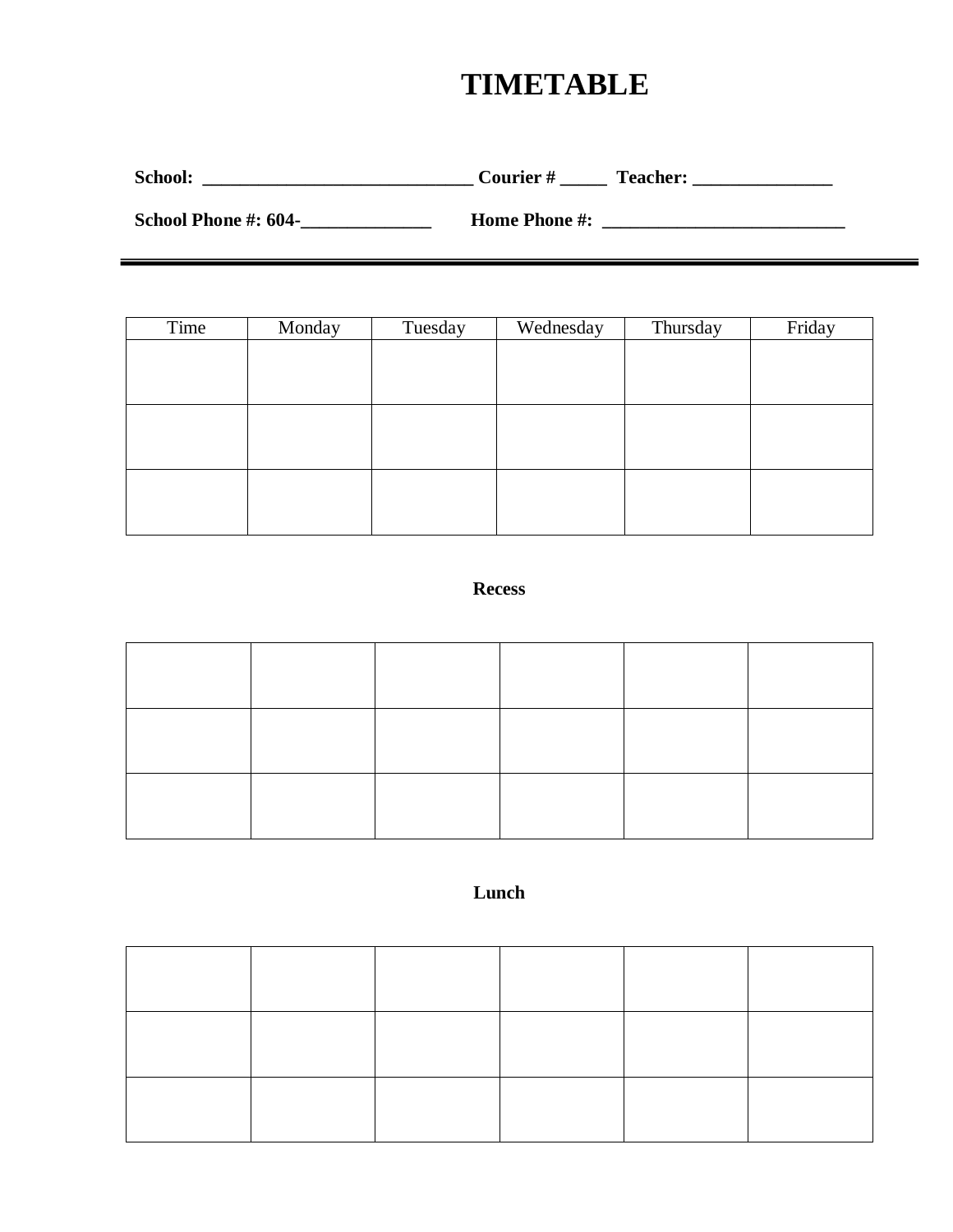**CONFIDENTIAL**

## **CODE YELLOW – SCHOOL WARNING**

 **Date: \_\_\_\_\_\_\_\_\_\_\_\_\_\_\_\_\_\_\_\_\_\_\_\_\_\_\_\_\_\_\_\_\_ Time: \_\_\_\_\_\_\_\_\_\_\_\_\_\_\_\_\_\_\_\_**

**This is to inform you that the school is now in a Code Yellow. The outside doors are locked.**

**Reason for Code Yellow: (Keep Confidential – see below)**

**Please do the following:**

- $\Box$ **Remain calm.**
- $\Box$ **Lock your inside door.**
- $\Box$ **Keep your class inside. Do not go to the gym, computers, outside, etc.**
- $\Box$ **Do not leave your class, continue teaching.**
- $\Box$ **If students desperately have to go to the bathroom, call to the office And wait for someone to come to your class to take the students to the washroom.**
- $\Box$ **DO/DO NOT talk to your class about the reason for the Code Yellow**
- $\Box$ **At the end for day, listen for an announcement with directions. Supervise Outside, if required.**

**Let the office know if small groups or classes of students need to move from room to room. We will send someone to supervise the move when we are able.**

**A notice for parents and students will go home today or the next school day explaining the incident.**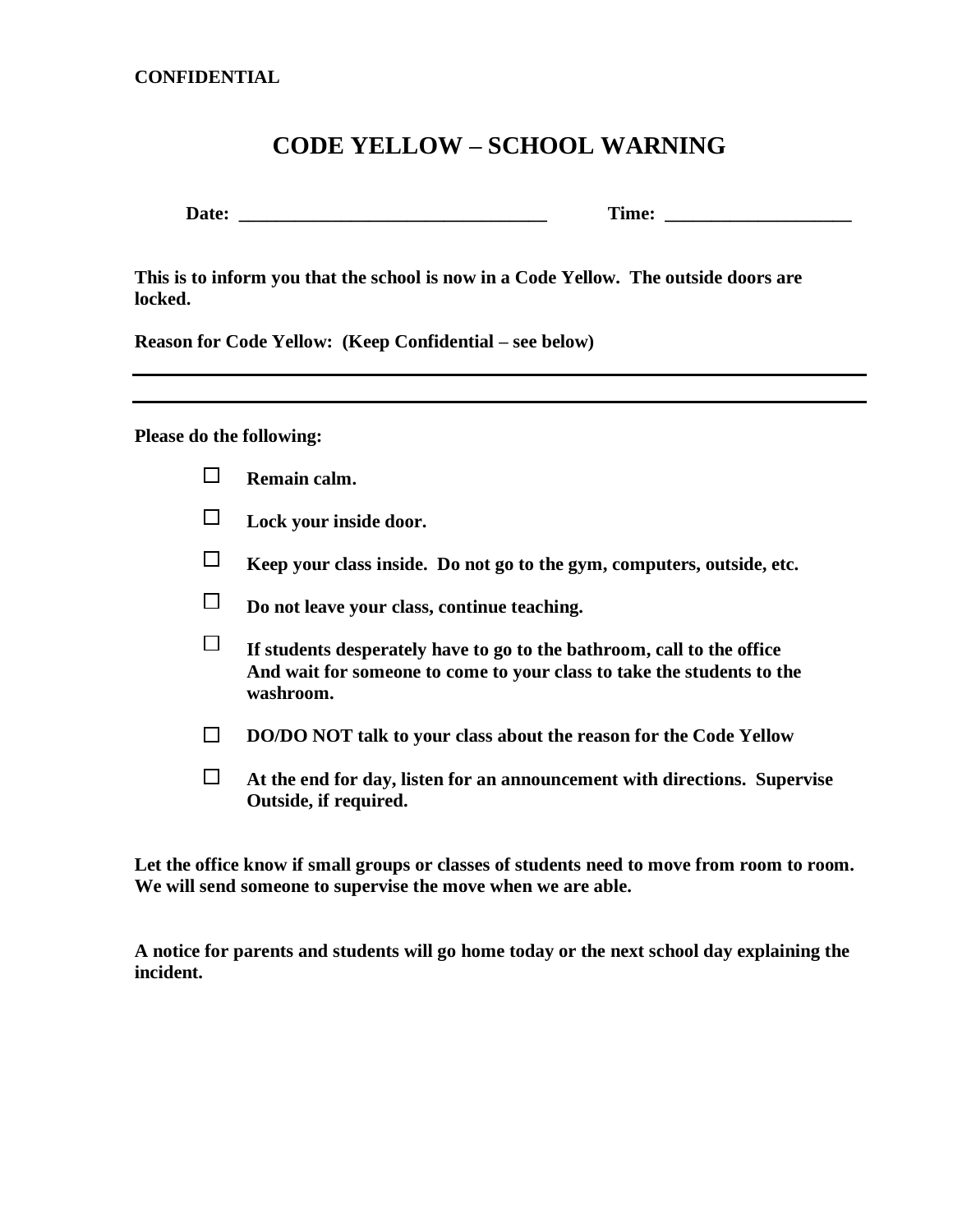# SCHOOL SAFETY ALERT SYSTEM



**CODE RED** (announced over intercom) **Secured Room**

#### **INSIDE BUILDING**

- Gather students into closest classroom.
- $\triangleleft$  Check the hall for passing students/volunteers and direct them to immediately enter the classroom.
- ◆ Teachers instruct students to duck and cover.
- Stay away from windows, doors and outside walls.
- Lock door and stay put.
- No one is admitted.
- ◆ RCMP will identify self.
- Principal has keys for access if needed.
- Close windows and blinds.
- $\triangleleft$  Turn out lights.
- No talking.
- No phone calls out. Direct students to turn off cell phones.
- Adult answers phone.
- Write down names of persons in the room refer to Accountability Form.
- Follow direction from RCMP.
- *Code Green ("All Clear")* given.
- ◆ Exit secure room.
- Bring students to off-site assembly area.
- Write down names again at off-site assembly area.
- Direct students to return to classes as advised.

### **OUTSIDE BUILDING**

- Do not enter building.
- Go directly to off-site assembly area.
- $\triangleleft$  Stay put.
- Write down names of persons in your care.
- *Code Green ("All Clear")* given wait for others to assemble here (off-site assembly area).





- Keep students in classroom.
- ◆ Close door.
- ◆ Students outside classroom must go as directed.
- Principal will lock outside door depending on situation.
- In effect until *Code Green ("All Clear")* given.



#### **CODE GREEN** (announced over intercom) **All Clear**

### **CLASSES NOT IN SESSION**

(before/after school, lunchtime, between classes)

- Direct all staff and students to the nearest room where space is available.
- Follow procedures under Code Red or Code Yellow column as appropriate.

Surrey School District rr/crit.inc.safety.alert.5/07/07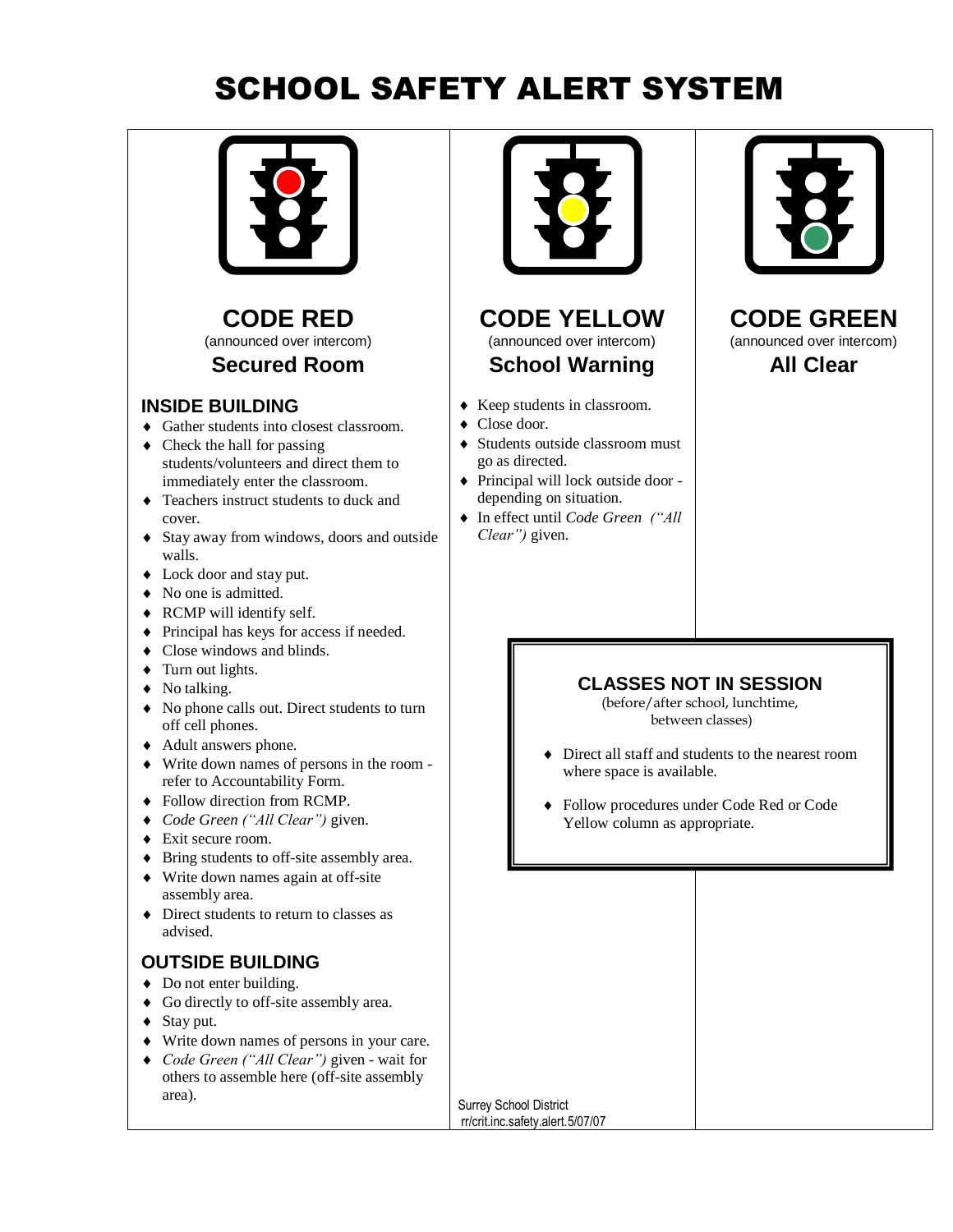#### **\_\_\_\_\_\_\_\_\_\_\_\_\_\_\_\_\_\_\_\_\_\_\_\_\_\_ ELEMENTARY SCHOOL School Code of Conduct 20\_\_\_ – 20\_\_\_**

We expect that the students of \_\_\_\_\_\_\_\_\_\_\_\_\_\_\_\_\_\_\_\_\_\_\_\_\_\_ Elementary will conduct themselves in a manner which is responsible and respectful of all students' right to learn in a safe and positive environment. Students are expected to behave in accordance with school behaviour guidelines while under the jurisdiction of the school. This includes:

- to and from school **can all school sponsored events**
- in classrooms on school buses
- in the school building and on the school grounds

#### **General Student Behaviour**

Our general expectations regarding school conduct are based on our school-wide Effective Behaviour Support Plan: Respect Ourselves, Respect Others and Respect Property.

Students are expected to be responsible for their own behaviour.

- Students are expected to display respect towards everyone using kind and polite gestures and language at all times.
- Respect and care must be taken to avoid damage, theft, and/or loss to buildings, furnishings, supplies, equipment and the personal belongings of others.

#### **School Attendance**

Students are expected to attend class regularly and on time. Parents are expected to notify the school when their child is going to be absent. Students who are late must report to the office before proceeding to the classroom. District policy states that principals may de-register students who are absent for ten or more days and the principal has not been able to make contact with the parents/guardians or confirm an acceptable date of return.

#### **Serious Offenses**

A school must provide a safe and comfortable environment in order for students to learn effectively. The following actions will be dealt with seriously by the school, the school board or the law. Consequences will vary, depending on the severity of the offense, the pattern of issues and the age of the student. Consequences may include time out, parent contact, community service or suspension.

- 1. Violence or threats of violence—the use of verbal threats or physical violence, including intimidation, harassment or bullying;
- 2. Weapons or replicas—the possession and/or use of a weapon, replica, or any instrument used to hurt or intimidate another person;
- 3. Sexual harassment—behaviour which is disrespectful or degrading about sexual identity;
- 4. Offensive language—the use of hurtful, foul, obscene, sexist or racist language towards adults or students;
- 5. Smoking and drugs—the possession or use of tobacco, alcohol or drugs while under the school's jurisdiction;
- 6. Vandalism—the damaging of school property or the property of others—compensation in the form of payment for damages incurred, community service, or both, will be expected;
- 7. Racist or discriminatory conduct—disparagement towards others, including slurs, jokes, graffiti, stereotyping, teasing, name-calling, threats, harassment, intimidation, abuse, violence and systemic discrimination.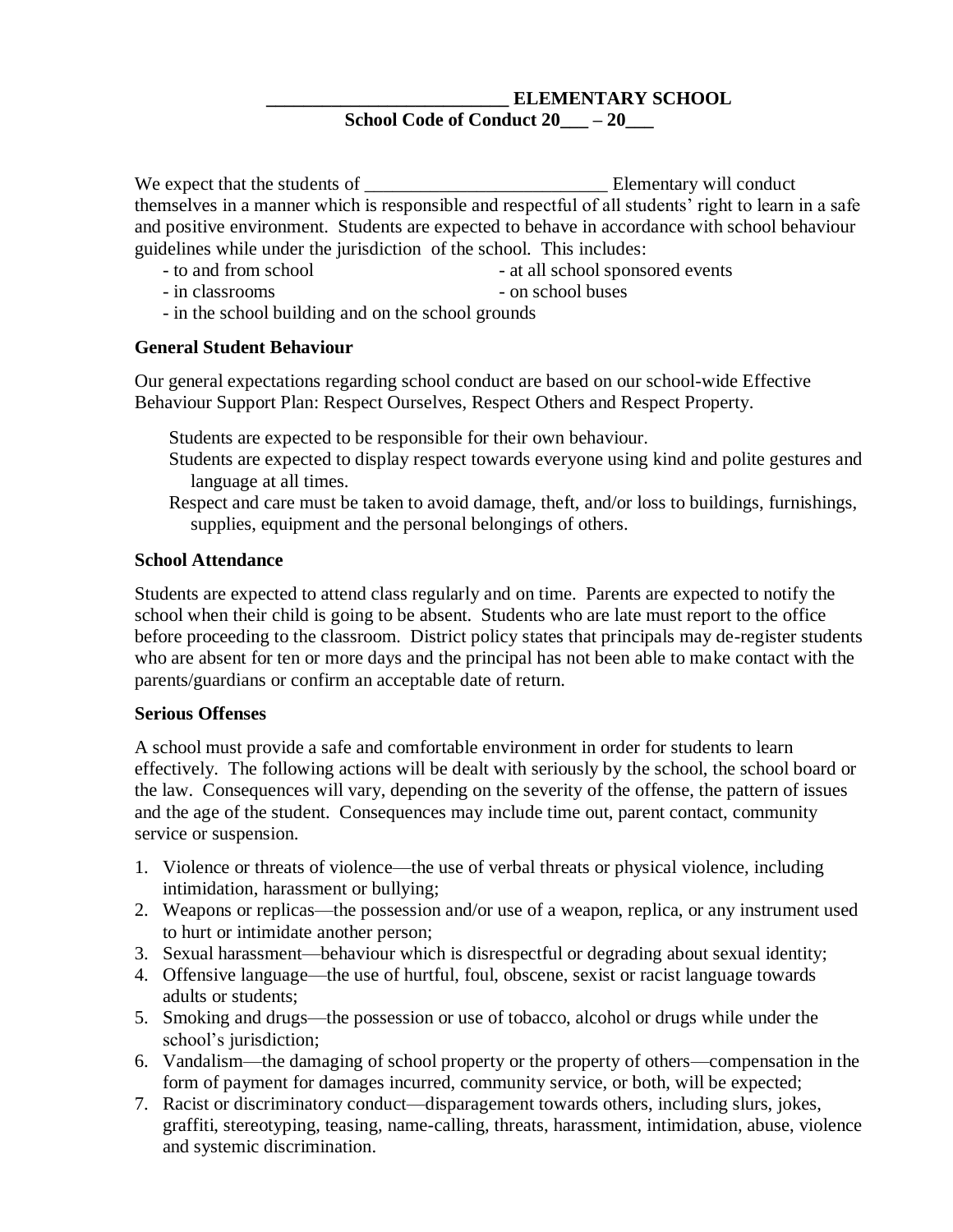**Cell Phones and Multimedia Devices** (This includes Personal digital assistants, Blackberries, IPods and Pagers)

These are never to be used by students inside school buildings, during school sponsored events, during school recess/lunch breaks, or during a school emergency unless it has been authorized by the Principal and/or teacher. The student may possess multimedia devices at school, but they must be silenced and kept out of sight during school hours. The school assumes no responsibility for the personal property of students, including multimedia devices. Students and parents are urged to give appropriate consideration to what is brought to school.

#### **Dress Code**

Student dress should reflect good taste and judgment. The following guidelines should help parents understand our expectations regarding student dress.

- Students should be appropriately dressed for the activity in which they are involved and for the weather conditions. Clothing should not be offensive to others or otherwise detract from the learning situation.
- Clothing with foul or suggestive language or pictures on it, or very tight skimpy clothing, is not appropriate for school.

Fashion headgear (e.g. baseball caps, bandanas) is not to be worn inside the building.